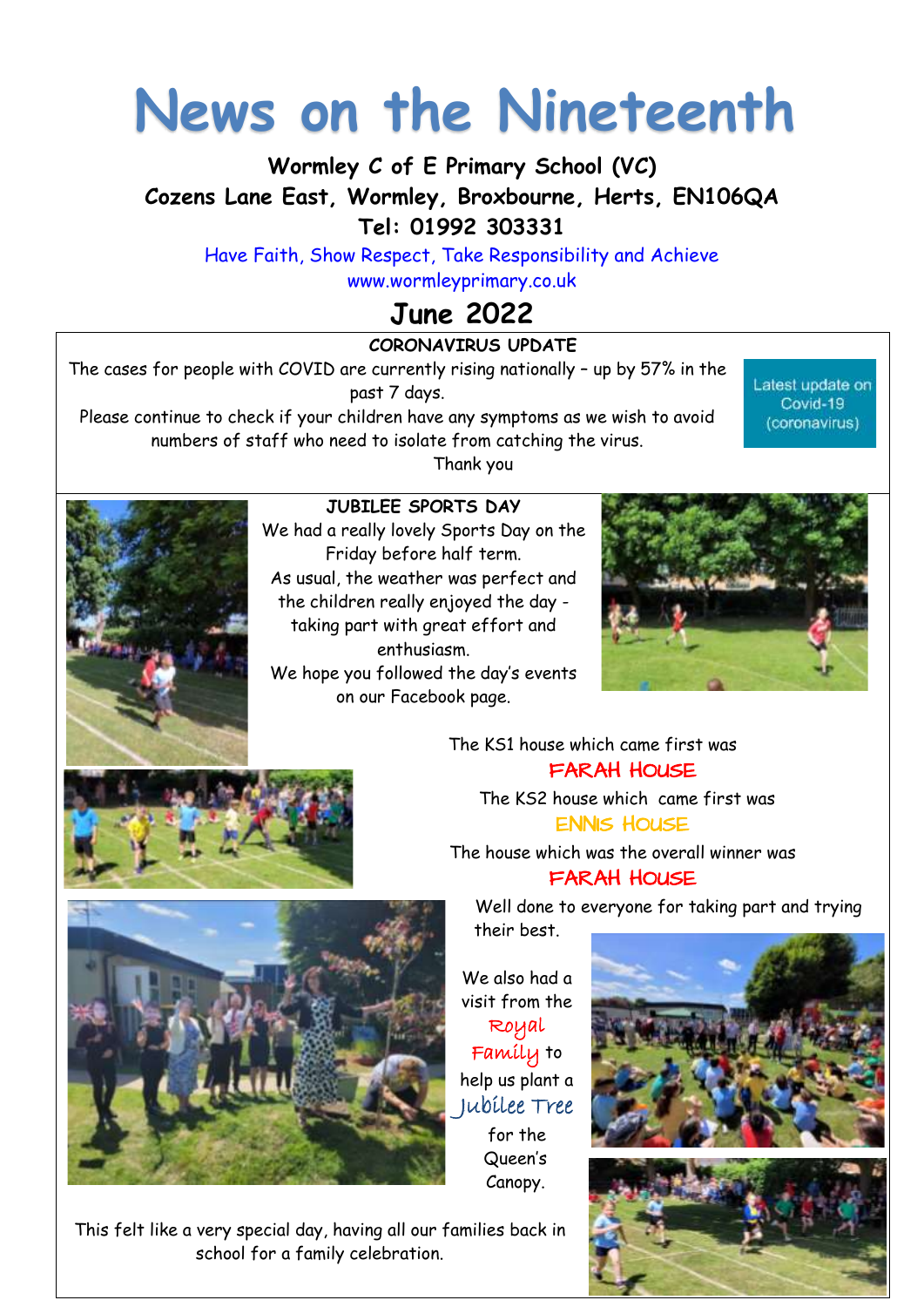#### **WORLD GEOGRAPHY**

This term, children continue their learning in Geography – finding out about places and natural phenomena in the world.

The core concepts are *place, space* and *scale.* This is underpinned by enquiry – asking questions and finding out about …

#### **WORLD GEOGRAPHY ENRICHMENT MORNING**

Families of children in KS1 and KS2 are invited to our World Geography Enrichment morning on **Friday 1st July at 9:10.**

Stay after drop off in the morning and take a trip to the place your child has been studying and learn all about it.

Y1/2 please stay on the KS1 playground, Y3 please wait outside Reception and Y4-6 please wait on the KS2 playground.

Passport details to follow!





Max's Bumble Bee

**ART AND CRAFT WORK** There has been some great art and craft work on display around the school.





Pelican artwork

**OUR VALUE OF THE HALF TERM IS COURAGE** This term we will be considering the value of courage. We will be learning examples of people who displayed courage from the Bible, including Paul, David, Daniel and Moses and thinking about how we might apply this in our lives today.



For example, young David stood up to Goliath, the giant of a soldier who threatened and frightened brave warriors. We too must find ways to stand up to bullies, to stand up for what we believe is right, to stand up for others who need our help.

*"Have I not commanded you? Be strong and courageous. Do not be afraid; do not be discouraged, for the Lord your God will be with you wherever you go." [Joshua 1:9](https://www.christianity.com/bible/niv/joshua/1-9) NIV*

**TEACHER ASSESSMENTS** This half term, teachers will be completing teacher assessments for the children across the curriculum.

Assessments will be made about what children have learnt within the adapted curriculums since returning from lockdowns.

These will be shared with you in the children's reports, **8 th July**.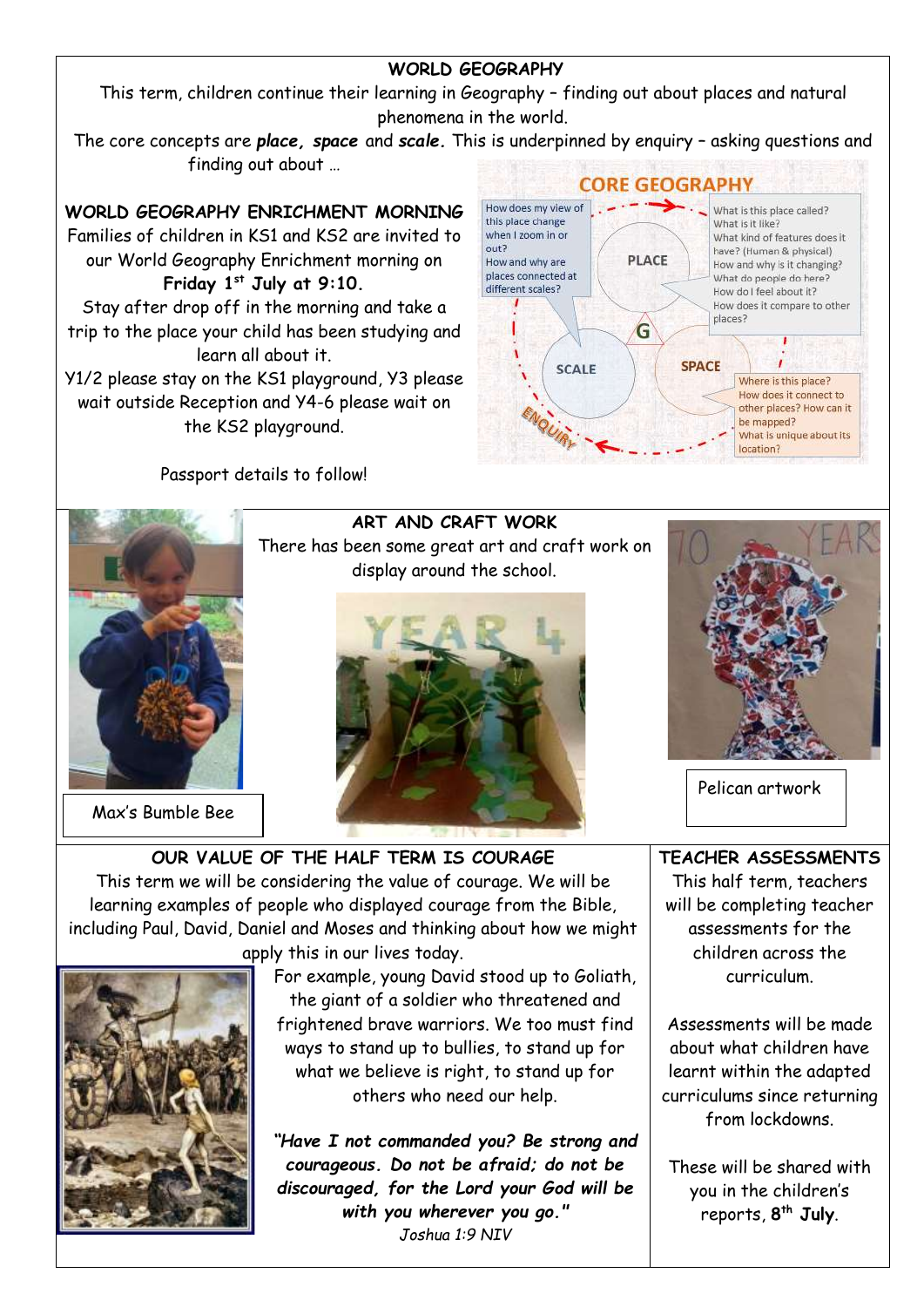#### **MUSIC OPPORTUNITIES AT WORMLEY PRIMARY SCHOOL**

Broxbourne Secondary School has a piano and quitar teacher who offers lessons here and a new clarinet and sax teacher who has some availability to offer tuition here at Wormley from September. If you are interested, please contact The Broxbourne School Finance Department about setting up lessons at Wormley



(01992 411060 option 4). At our school concert on **Tuesday 19th July**, you will be able to watch the rock performances of our school's Rocksteady

#### Rock Bands.

Rocksteady Music School will be back next year. If your child would like to play the keyboard, the electric guitar, the drums or be the lead singer in a rock band, please sign them up!

They are taking bookings for children who want to learn one of these instruments as part of a band.

You can find out more details by calling **0330 113 0330** or emailing **enrol@rocksteadymusicschool.com**



**SUMMER CONCERT – SONGS FROM THE MUSICALS Tuesday 19th July, 1:30pm** We are looking forward to performing a summer concert to our families once again.

The theme is 'Songs from the Musicals'

Save the date – more details to follow.

*If there is a group of parents and friends who could organise and run a barbeque for after the concert, please contact the school as soon as possible. Thank you.*

**TRANSITION MORNINGS FOR CHILDREN NEW TO RECEPTION**



We have a set of transition mornings planned for parents of children who have children due to start in Reception in September. There are 2 more to go…

**WELL-BEING MATTERS 22nd June 9:15-10:30**

Come along and find out about our well-being activities such as mindfulness and yoga, the Daily Mile, the importance of play, our Learning and Wellbeing Agents etc. Meet our Safeguarding Lead, Play

Therapist and HABS Family Support Lead

**SCHOOL MATTERS 29th June 9:15-10:30**

Come along and hear all about school life at Wormley CofE Primary School – what a typical day is like, what uniform is worn, what is the curriculum they study etc. Meet the senior leaders of the school.

We look forward to meeting new parents and carers.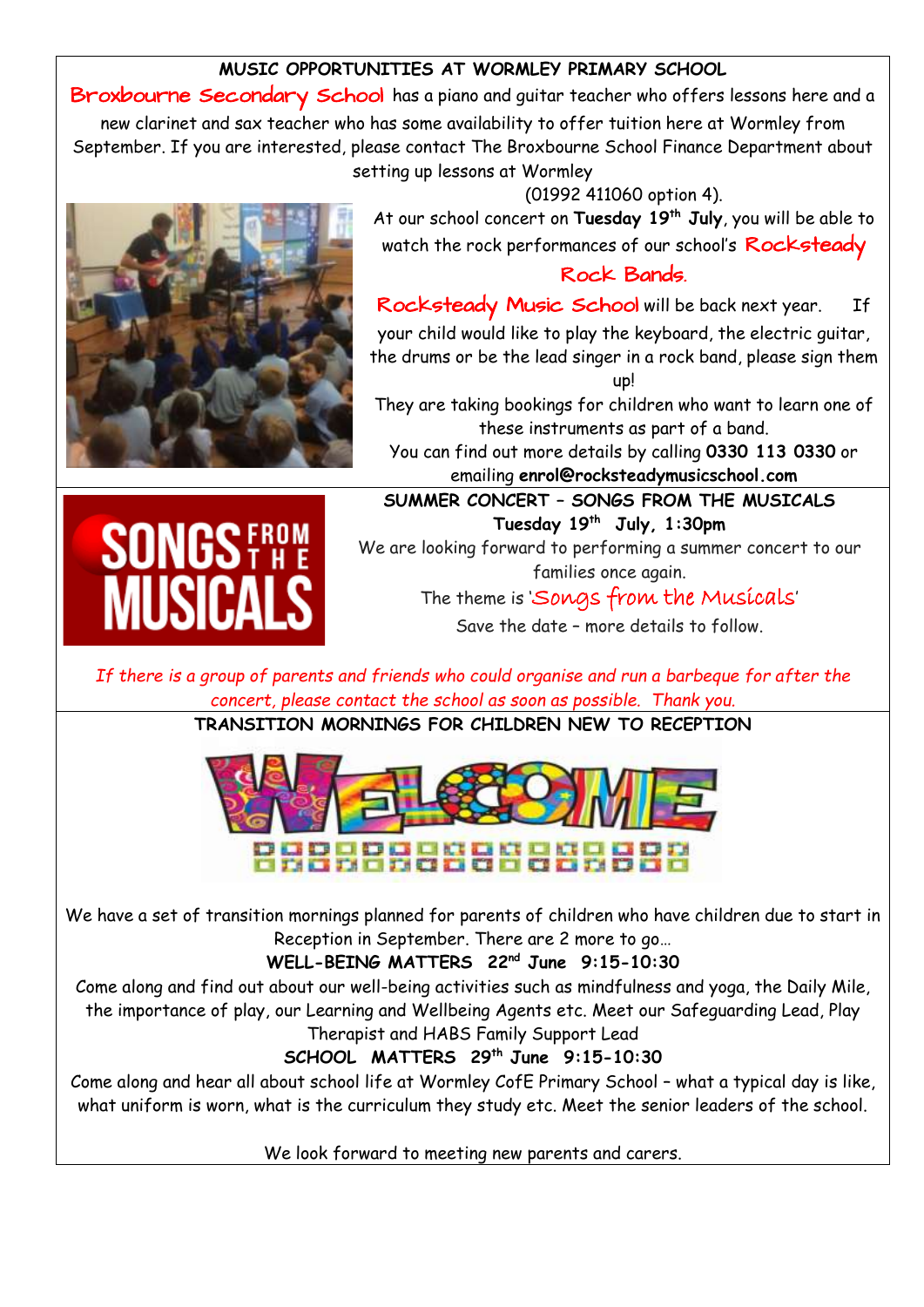#### **CHANGE FOR LIFE**

This is a great website, offering so much information on ways for staying fit and healthy. <https://www.nhs.uk/change4life>

There are some great *recipes* on there – particularly for barbeques and picnics Recipes of the month below:





Chilli beef and beanburgers Carrot and courgette muffins Jerk style chicken skewers



| PRE SCHOOL COMMITTEE          |           |
|-------------------------------|-----------|
| Would you be interested in    | <b>KS</b> |
| joining the Preschool         |           |
| Committee?                    |           |
| They meet once a term to      |           |
| shape the provision for our   |           |
| youngest children and would   |           |
| welcome ideas and             |           |
| contributions from parents.   |           |
| If you are interested, please |           |
| let Mrs Harris know.          |           |

#### **SPORTS UPDATE** 2 District Sports will take place at John Warner School between 9:00- 13:30. As children are selected for the team, ents will be notified and invited to come along and support.

#### **BADMINTON TASTER DAY**

On Monday  $4^{th}$  July, there will be a dminton taster day for children in KS2.

### **TRANSITION DAY**

Our Y6 children visit their secondary schools on **Thursday 14th July** and the rest of our children will *Budge Up* to the next year group**.** You will receive an email beforehand with details of your child's next teacher and their class name. If Y6 pupils are feeling anxious about the move to secondary, you might consider guiding them to this short film – *Moving Up!*

The animation is aimed to help year 6 pupils feel more confident, less anxious and better equipped to cope with the changes associated with moving to secondary school.

Just follow one of these links:

<https://www.youtube.com/watch?v=thnoUraeoGs>

[https://www.annafreud.org/schools-and-colleges/resources/moving-up-the](https://www.annafreud.org/schools-and-colleges/resources/moving-up-the-transition-to-secondary-school-animation-teacher-toolkit/?mc_cid=97016965a9&mc_eid=69ccd6f5e4)[transition-to-secondary-school-animation-teacher](https://www.annafreud.org/schools-and-colleges/resources/moving-up-the-transition-to-secondary-school-animation-teacher-toolkit/?mc_cid=97016965a9&mc_eid=69ccd6f5e4)[toolkit/?mc\\_cid=97016965a9&mc\\_eid=69ccd6f5e4](https://www.annafreud.org/schools-and-colleges/resources/moving-up-the-transition-to-secondary-school-animation-teacher-toolkit/?mc_cid=97016965a9&mc_eid=69ccd6f5e4)

#### **WORMLEY'S GOT TALENT** Children will soon be asked to audition for **Wormley's Got Talent.** This will take place on **Friday 4th July.** We will be looking for all those budding entertainers!

#### **LEAVERS ASSEMBLY**

We are planning a Leavers Assembly on **Tuesday 19th July** for children in Y6 and their families.



This will be held on At St Laurence's Church at 9:15.

### **PE KITS**

Physical Activity is essential to our children's fitness and mental health.



Children must have the correct PE kit and trainers to take part in PE lessons.

Please check that your children have their kit in school on their PE day, hairbands to tie back hair and jewellery removed or taped.

### **NURSERY PLACES**

We still have some nursery places available for September. If your child is entitled to 30 hours, they may have a place in morning nursery, otherwise we can off an afternoon nursery place.

Please contact [admin@wormleyprimary.co.uk](mailto:admin@wormleyprimary.co.uk) If you would like more information.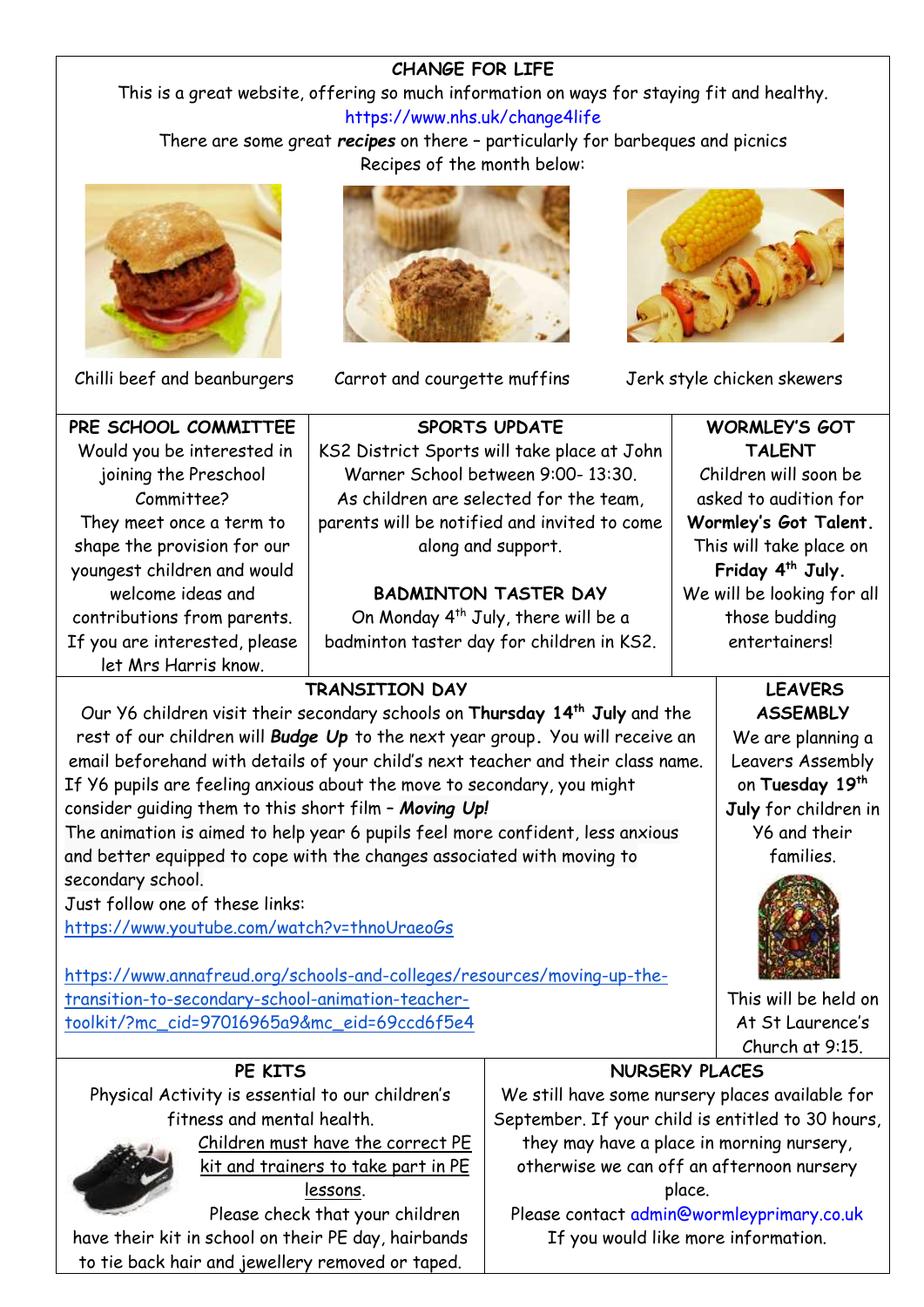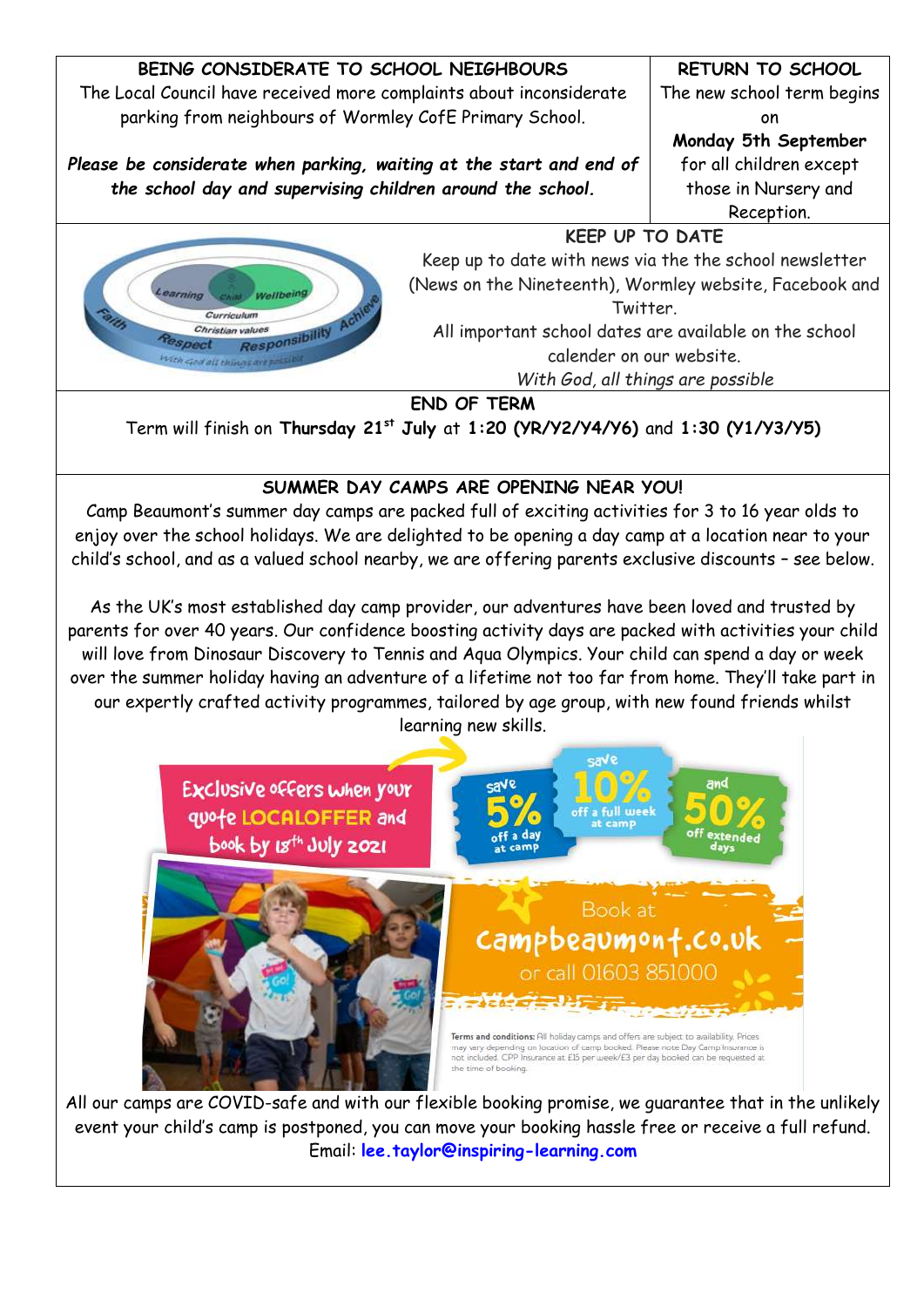#### **WARRIORS WELLBEING SUMMER CAMP**

The Broxbourne MHST are looking to host a Warriors of Wellbeing (WoW) Summer Camp during the summer holidays for young people aged 8-12 years. The aim of the Summer Camp will be to promote positive wellbeing and mental health through a variety of craft, sports skills-based activities and support from local services.

#### Please find below an expression of interest form for parents/carers. <https://www.eventbrite.co.uk/e/nhs-warriors-of-wellbeing-summer-camp-tickets-323069518627>

We will then contact you with registration forms. Registration forms will be sent out to the email address provided no later than **30th June 2022**. Confirmation of an allocated space will be provided on receipt of registration forms no later than **31st July 2022**. A young person may be able to attend on more than one day given availability. **Camp details:**

Location: Hailey Hall School Dates: **15/08/2022-19/08/2022** & **22/08/2022-25/08/2022** Times: 10:30am-15:00pm

Ayzer Gurgur MHST Senior Practitioner (Broxbourne) Mental Health Support Team (Trailblazer) **East Hertfordshire Service Team** Hertfordshire Partnership University NHS Foundation Trust Email: [a.gurgur@nhs.net](mailto:a.gurgur@nhs.net) Duty Email: [hpft.mhstbroxbourne@nhs.net](mailto:hpft.mhstbroxbourne@nhs.net) Duty Tel: 07866201723 Mobile: 07812785163 Mon-Fri 09:00-17:00

#### **FAMILIES FEELING SAFE**

The Families First Partnership are pleased to be able to offer an **additional TALKING TEENS** 6 week parent course to parents and carers on 12-19 year olds living or being schooled in Hertfordshire.

This will be an online course delivered to them at home via Zoom, commencing **Monday 6th June**.

Look out for our post on Facebook and please give it a share. **Parents can self refer, or be referred using the form attached to this email.**

**[www.supportinglinks.co.uk](http://www.supportinglinks.co.uk/) [Follow us on Facebook](https://www.facebook.com/supportinglinks) [Find us on Linkedin](https://www.linkedin.com/company/supporting-links-limited)**



**Development Team Family Support and Young People's Services | Children's Services Hertfordshire County Council**